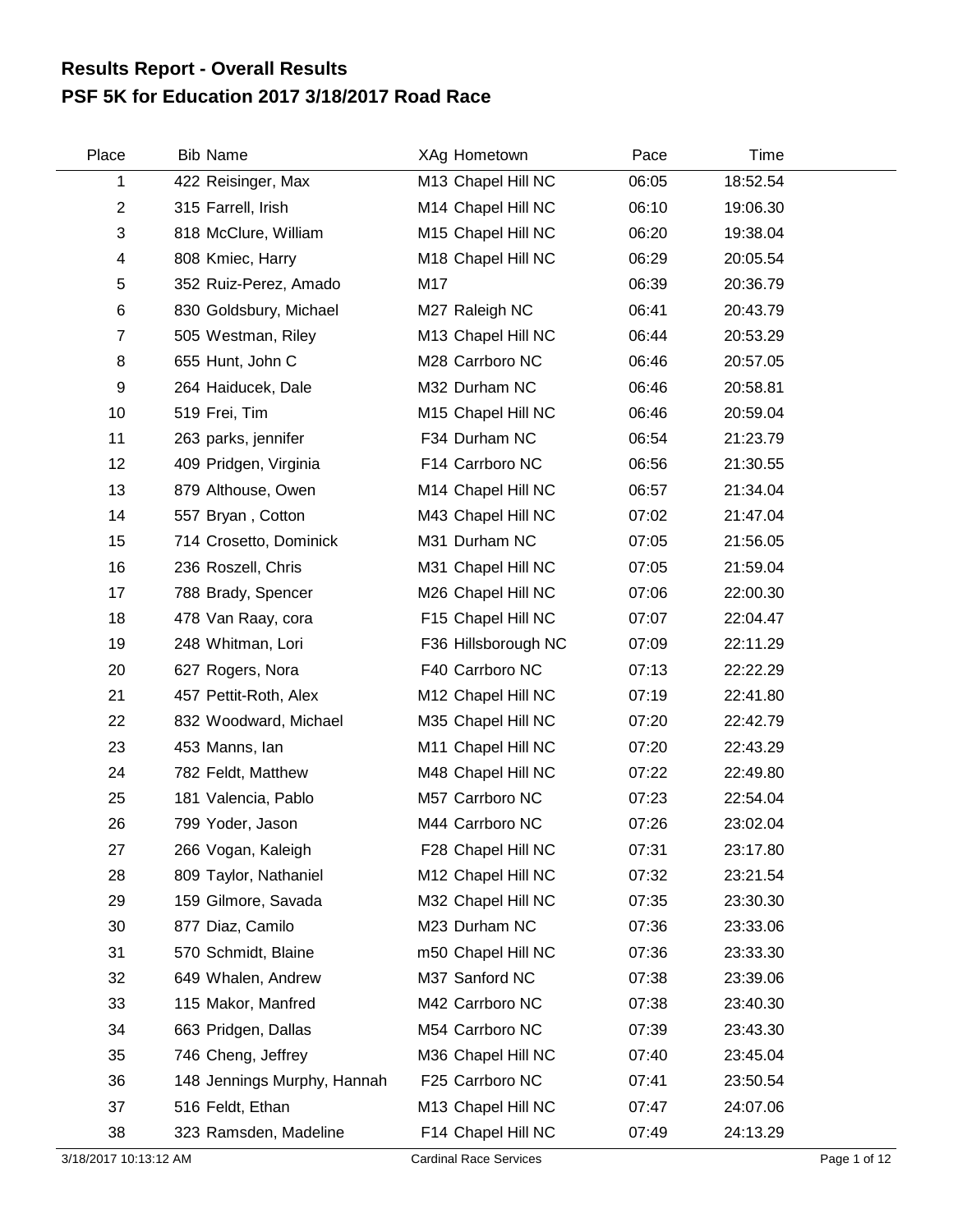| Place | <b>Bib Name</b>               | XAg Hometown        | Pace  | Time     |
|-------|-------------------------------|---------------------|-------|----------|
| 39    | 383 Malinchock, Cole          | M13 Chapel Hill NC  | 07:49 | 24:13.79 |
| 40    | 681 Goodnight, Bill           | M48 Carrboro NC     | 07:50 | 24:16.29 |
| 41    | 685 Reisinger, Udo            | m47 Chapel Hill NC  | 07:50 | 24:17.54 |
| 42    | 598 billings, ed              | M55 Chapel Hill NC  | 07:51 | 24:19.05 |
| 43    | 479 Van Raay, Haley           | F17 Chapel Hill NC  | 07:51 | 24:19.54 |
| 44    | 754 Willard, Andrew           | M40 Carrboro NC     | 07:55 | 24:32.05 |
| 45    | 347 Zengerle, Asa             | M10 Chapel Hill NC  | 07:55 | 24:32.05 |
| 46    | 894 Windham, Scott            | M46 Chapel Hill NC  | 07:57 | 24:37.79 |
| 47    | 895 Windham, Ellie            | F14                 | 07:57 | 24:38.05 |
| 48    | 412 MacClesh, Seth            | M14 Chapel Hill NC  | 08:01 | 24:50.25 |
| 49    | 476 LoFrese, Chris            | M12 Chapel Hill NC  | 08:01 | 24:52.11 |
| 50    | 678 Schiltz, Gregory          | M29 Hillsborough NC | 08:02 | 24:53.13 |
| 51    | 454 Manns, Peter              | M9 Chapel Hill NC   | 08:02 | 24:54.62 |
| 52    | 574 Smith, Richard            | M63 Chapel Hill NC  | 08:06 | 25:07.61 |
| 53    | 400 Kolling-Perin, Ezra       | M11 Carrboro NC     | 08:07 | 25:10.11 |
| 54    | 265 Kolling-Perin, Sharon     | F40 Carrboro NC     | 08:08 | 25:12.61 |
| 55    | 549 Colloredo-Mansfeld, Chesc | F52 Chapel Hill NC  | 08:14 | 25:32.36 |
| 56    | 548 Chen, Qing                | M52 Chapel Hill NC  | 08:16 | 25:38.36 |
| 57    | 666 Ollila, Mary              | F52 Chapel Hill NC  | 08:19 | 25:47.51 |
| 58    | 709 Breito, Nathan            | M35 Chapel Hill NC  | 08:22 | 25:56.61 |
| 59    | 426 Hodulik, Stephen          | M11 Chapel Hill NC  | 08:24 | 26:02.86 |
| 60    | 381 Morris, Anna              | F9 Carrboro NC      | 08:24 | 26:03.62 |
| 61    | 463 clossick, keegan          | m13 Chapel Hill NC  | 08:24 | 26:03.75 |
| 62    | 464 Clossick, Madigan         | f16 Chapel Hill NC  | 08:25 | 26:05.11 |
| 63    | 351 Li, Kevin                 | M11                 | 08:25 | 26:05.61 |
| 64    | 838 McCarthy, Corrine         | F42 Chapel Hill NC  | 08:27 | 26:11.11 |
| 65    | 556 Ramsden, Dale             | M53 Chapel Hill NC  | 08:28 | 26:13.62 |
| 66    | 775 Milford-Beland, Scott     | M42 Chapel Hill NC  | 08:30 | 26:22.37 |
| 67    | 506 Milford-Beland, Morgan    | M11 Chapel Hill NC  | 08:31 | 26:22.61 |
| 68    | 183 Brady, Amanda             | F26 Chapel Hill NC  | 08:31 | 26:24.86 |
| 69    | 614 Reveles, Luis             | M50 Carrboro NC     | 08:32 | 26:28.12 |
| 70    | 366 Reveles, Diego            | M12 Carrboro NC     | 08:32 | 26:28.36 |
| 71    | 116 Barrett, Michael          | M55 Chapel Hill NC  | 08:35 | 26:37.13 |
| 72    | 459 Klaitman, Abigail         | F10 Chapel Hill NC  | 08:37 | 26:43.86 |
| 73    | 731 klaitman, alison          | f43 Chapel Hill NC  | 08:38 | 26:44.37 |
| 74    | 726 Haber, Adam               | M27 Hillsborough NC | 08:39 | 26:48.37 |
| 75    | 297 Haber, Rachel             | F28 Hillsborough NC | 08:39 | 26:48.62 |
| 76    | 787 Song, Angie               | F24 Raleigh NC      | 08:39 | 26:50.11 |
| 77    | 857 Ironside, Elizabeth       | F55 Carrboro NC     | 08:40 | 26:50.87 |
| 78    | 377 THORNBURGMAY, ARCA        | F12 Chapel Hill NC  | 08:40 | 26:51.61 |
| 79    | 396 Furdelle, Alixe           | F14 Chapel Hill NC  | 08:46 | 27:10.87 |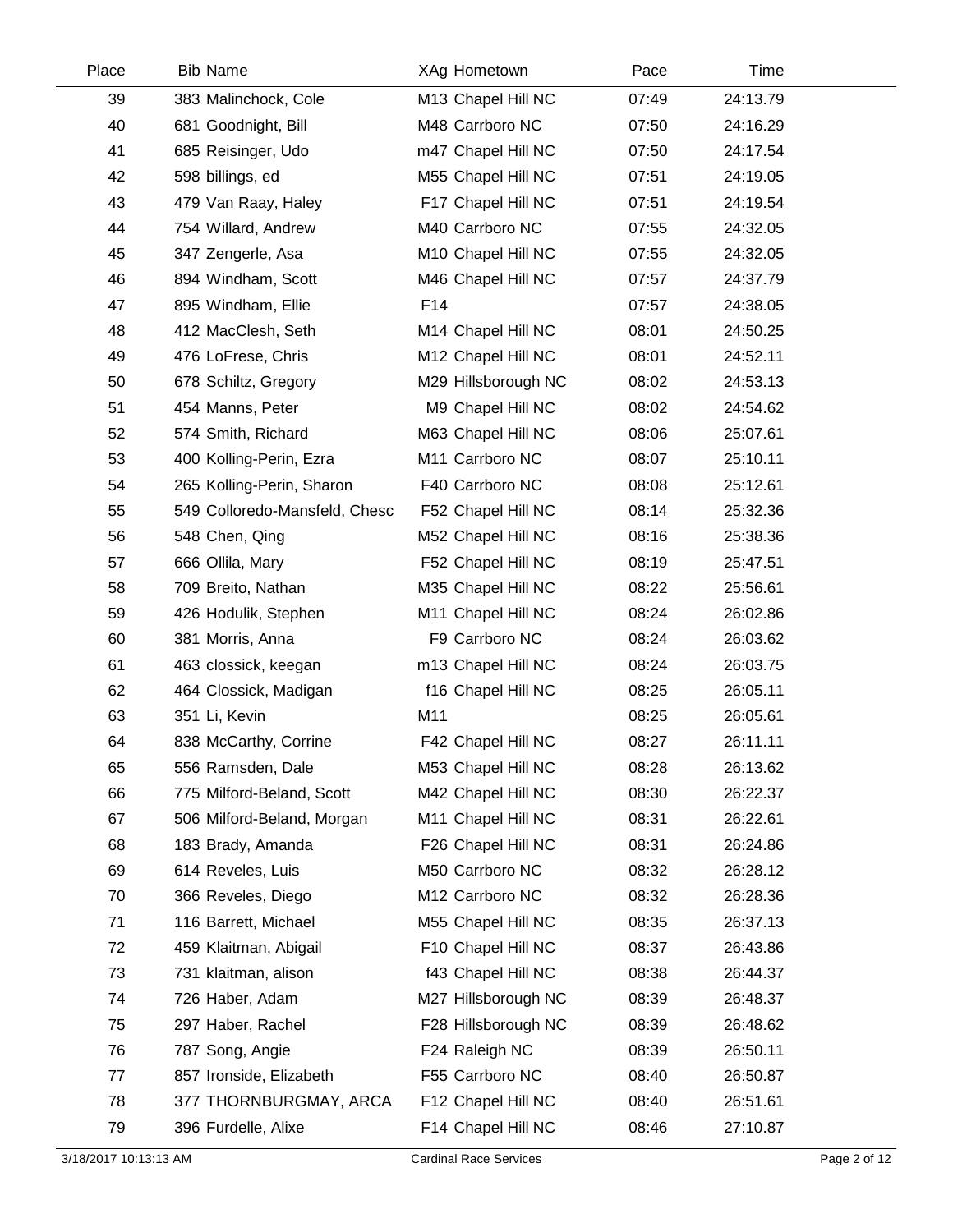| <b>Bib Name</b>                | XAg Hometown        | Pace  | Time     |
|--------------------------------|---------------------|-------|----------|
| 705 Anderson, Daniel           | M55 Chapel Hill NC  | 08:46 | 27:11.62 |
| 652 Diaz, Jaime                | M50 Chapel Hill NC  | 08:47 | 27:12.36 |
| 645 Holland, Holly             | F55 Chapel Hill NC  | 08:47 | 27:14.11 |
| 168 Villa, Jennifer            | F40 Chapel Hill NC  | 08:51 | 27:26.61 |
| 647 Find, Gridt                | F42 Chapel Hill NC  | 08:54 | 27:33.87 |
| 312 Crothers, Atticus          | M12 Chapel Hill NC  | 08:56 | 27:43.12 |
| 378 Dalva-Baird, Zachary       | M10 Chapel Hill NC  | 08:59 | 27:49.66 |
| 567 Will, Chris                | M33 Chapel Hill NC  | 08:59 | 27:50.36 |
| 304 Puviindran, Bhairavy       | F16 Carrboro NC     | 08:59 | 27:52.12 |
| 235 Cavanaugh, Mark            | m43 Chapel Hill NC  | 09:01 | 27:56.87 |
| 566 Rodriguez, Amy             | F33 Chapel Hill NC  | 09:01 | 27:58.61 |
| 187 Schiltz, Alisha            | F34 Hillsborough NC | 09:02 | 28:00.36 |
| 355 Vaughn, Hamilton           | M11 Chapel Hill NC  | 09:05 | 28:08.37 |
| 633 Swingler, Margaret         | F37 Chapel Hill NC  | 09:05 | 28:09.37 |
| 477 LoFrese, Elizabeth         | F17 Chapel Hill NC  | 09:05 | 28:09.38 |
| 188 LoFrese, Todd              | M45 Chapel Hill NC  | 09:05 | 28:10.86 |
| 816 Vaughn, Hank               | M9 Chapel Hill NC   | 09:06 | 28:12.11 |
| 254 Hilburn, Nancy             | F57 Carrboro NC     | 09:06 | 28:13.11 |
| 848 Guerrero Hernandez, Caroli | F13 Chapel Hill NC  | 09:08 | 28:19.11 |
| 849 Hernandez, Mariela         | F37 Chapel Hill NC  | 09:10 | 28:24.11 |
| 530 DeVrieze, Steve            | M41 Chapel Hill NC  | 09:12 | 28:31.28 |
| 424 Papazoglou, Leah           | F9 Chapel Hill NC   | 09:13 | 28:34.12 |
| 866 Koesling, Jesus            | M62                 | 09:13 | 28:34.86 |
| 689 Papazoglou, Michael        | M45 Chapel Hill NC  | 09:14 | 28:36.12 |
| 876 Tarantino, Lisa            | F49 Chapel Hill NC  | 09:14 | 28:38.86 |
| 694 Wiener, David              | M54 Chapel Hill NC  | 09:16 | 28:45.12 |
| 517 Feldt, Logan               | F11 Chapel Hill NC  | 09:18 | 28:49.36 |
| 783 Fowler, Natalie            | F46 Chapel Hill NC  | 09:18 | 28:50.61 |
| 889 Friedman, Sarah            | F31                 | 09:20 | 28:54.61 |
| 576 Glass-Steel, Christine     | F42 Chapel Hill NC  | 09:21 | 28:57.61 |
| 415 McNeill, Philip            | M9 Chapel Hill NC   | 09:21 | 28:57.87 |
| 467 Lee, Andy                  | M11 Chapel Hill NC  | 09:23 | 29:06.63 |
| 533 Hawkins, Beth              | F44 Durham NC       | 09:24 | 29:07.37 |
| 536 Cunningham Kay, Melissa    | F37 Carrboro NC     | 09:24 | 29:08.37 |
| 294 Kay, Kevin                 | M40 Carrboro NC     | 09:24 | 29:08.87 |
| 468 Lee, Caroline              | F8 Chapel Hill NC   | 09:24 | 29:08.88 |
| 441 Platts-Mills, lan          | M9 Chapel Hill NC   | 09:24 | 29:09.37 |
| 111 Augustine, Christina       | F56 Durham NC       | 09:24 | 29:09.86 |
| 469 Lee, James                 | M6 Chapel Hill NC   | 09:25 | 29:11.38 |
| 143 Bryson, Don                | M57 Durham NC       | 09:25 | 29:11.86 |
| 790 Porter, Warren             | M47 Chapel Hill NC  | 09:25 | 29:12.58 |
|                                |                     |       |          |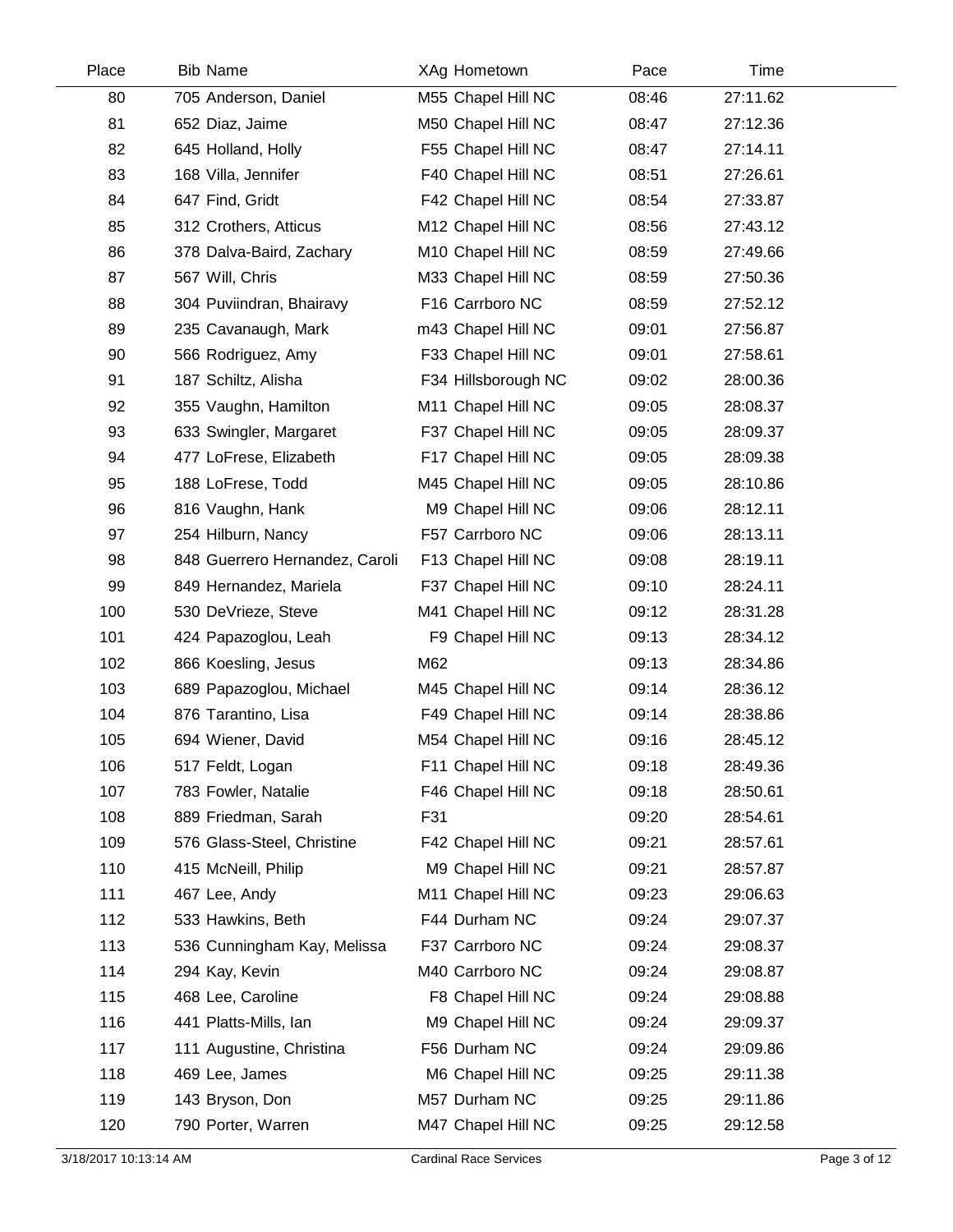| Place | <b>Bib Name</b>                 | XAg Hometown       | Pace  | Time     |
|-------|---------------------------------|--------------------|-------|----------|
| 121   | 639 Williams, Emily             | F36 Chapel Hill NC | 09:26 | 29:13.87 |
| 122   | 349 Simon, Benjamin             | M14 Chapel Hill NC | 09:26 | 29:14.62 |
| 123   | 310 Welsby, Charlotte           | F13 Chapel Hill NC | 09:28 | 29:20.62 |
| 124   | 314 Collored, Zoe               | F14 Chapel Hill NC | 09:28 | 29:20.87 |
| 125   | 850 Aguilar, Anthony            | M19 Chapel Hill NC | 09:30 | 29:26.13 |
| 126   | 229 Rodriguez, Luis             | M41 GRAHAM NC      | 09:33 | 29:36.12 |
| 127   | 632 Swingler, Aaron             | M39 Chapel Hill NC | 09:33 | 29:37.39 |
| 128   | 571 Rodriguez, Erin             | F38 GRAHAM NC      | 09:34 | 29:37.88 |
| 129   | 146 Creamer, Victoria           | F41 Durham NC      | 09:34 | 29:40.36 |
| 130   | 654 Fanning, Alan               | M52 Carrboro NC    | 09:35 | 29:41.64 |
| 131   | 198 Kim, Michelle               | F25 Carrboro NC    | 09:35 | 29:41.88 |
| 132   | 590 Zengerle, Jason             | M43 Chapel Hill NC | 09:35 | 29:42.62 |
| 133   | 657 Jones, Steven               | M47 Chapel Hill NC | 09:36 | 29:45.12 |
| 134   | 316 Dasher, Louis               | M37 Chapel Hill NC | 09:37 | 29:49.37 |
| 135   | 550 Dasher, Leigh Ann           | F38 Chapel Hill NC | 09:37 | 29:50.12 |
| 136   | 147 Venema, Kirsten             | F48 Chapel Hill NC | 09:40 | 29:59.37 |
| 137   | 470 Davis, Elliott              | M8 Chapel Hill NC  | 09:41 | 30:00.12 |
| 138   | 740 Davis, Brad                 | M38 Chapel Hill NC | 09:42 | 30:03.86 |
| 139   | 112 Smith, Jackie               | F26 Durham NC      | 09:46 | 30:16.12 |
| 140   | 834 Cerda-Smith, Christian      | M26 Durham NC      | 09:46 | 30:16.87 |
| 141   | 791 Gad, Jen                    | F41 Chapel Hill NC | 09:46 | 30:17.12 |
| 142   | 774 Enders, Johna               | F49 Chapel Hill NC | 09:48 | 30:23.37 |
| 143   | 382 Morris, Chris               | M12 Carrboro NC    | 09:50 | 30:27.62 |
| 144   | 341 Austin, Truman              | M12 Chapel Hill NC | 09:50 | 30:28.12 |
| 145   | 136 Anderson, Cynthia           | F57 Chapel Hill NC | 09:53 | 30:37.61 |
| 146   | 711 Warshofsky, Josh            | M34 Carrboro NC    | 09:54 | 30:41.36 |
| 147   | 875 Hansen, Gustav              | M8 Chapel Hill NC  | 09:56 | 30:49.11 |
| 148   | 648 Hansen, Peter               | M48 Chapel Hill NC | 09:57 | 30:50.86 |
| 149   | 134 Gonzalez, Astrid            | F29 Durham NC      | 09:58 | 30:53.11 |
| 150   | 320 Kappelman, Alex             | M7 Chapel Hill NC  | 10:00 | 31:00.61 |
| 151   | 620 THORNBURG MAY, STEV         | M56 Chapel Hill NC | 10:03 | 31:09.11 |
| 152   | 573 McEwen, David               | M46 Chapel Hill NC | 10:07 | 31:22.12 |
| 153   | 800 Ngo, Jackclyn               | F25 CARY NC        | 10:08 | 31:24.61 |
| 154   | 336 Zhou, Garrett               | M7 Chapel Hill NC  | 10:09 | 31:27.12 |
| 155   | 401 Kolling-Perin, Judah        | M9 Carrboro NC     | 10:09 | 31:27.37 |
| 156   | 589 Kolling-Perin, Joshua       | M44 Carrboro NC    | 10:09 | 31:28.12 |
| 157   | 713 Gutierrez McCarty, Jennifer | F35 Chapel Hill NC | 10:16 | 31:48.61 |
| 158   | 122 Hartzell, Jamie             | F34 Carrboro NC    | 10:17 | 31:52.12 |
| 159   | 843 Lewis, Geoffrey             | M45 Chapel Hill NC | 10:18 | 31:55.38 |
| 160   | 817 Lewis, Nora                 | F12 Chapel Hill NC | 10:18 | 31:56.12 |
| 161   | 766 Keyser, David               | M57 Chapel Hill NC | 10:19 | 31:59.62 |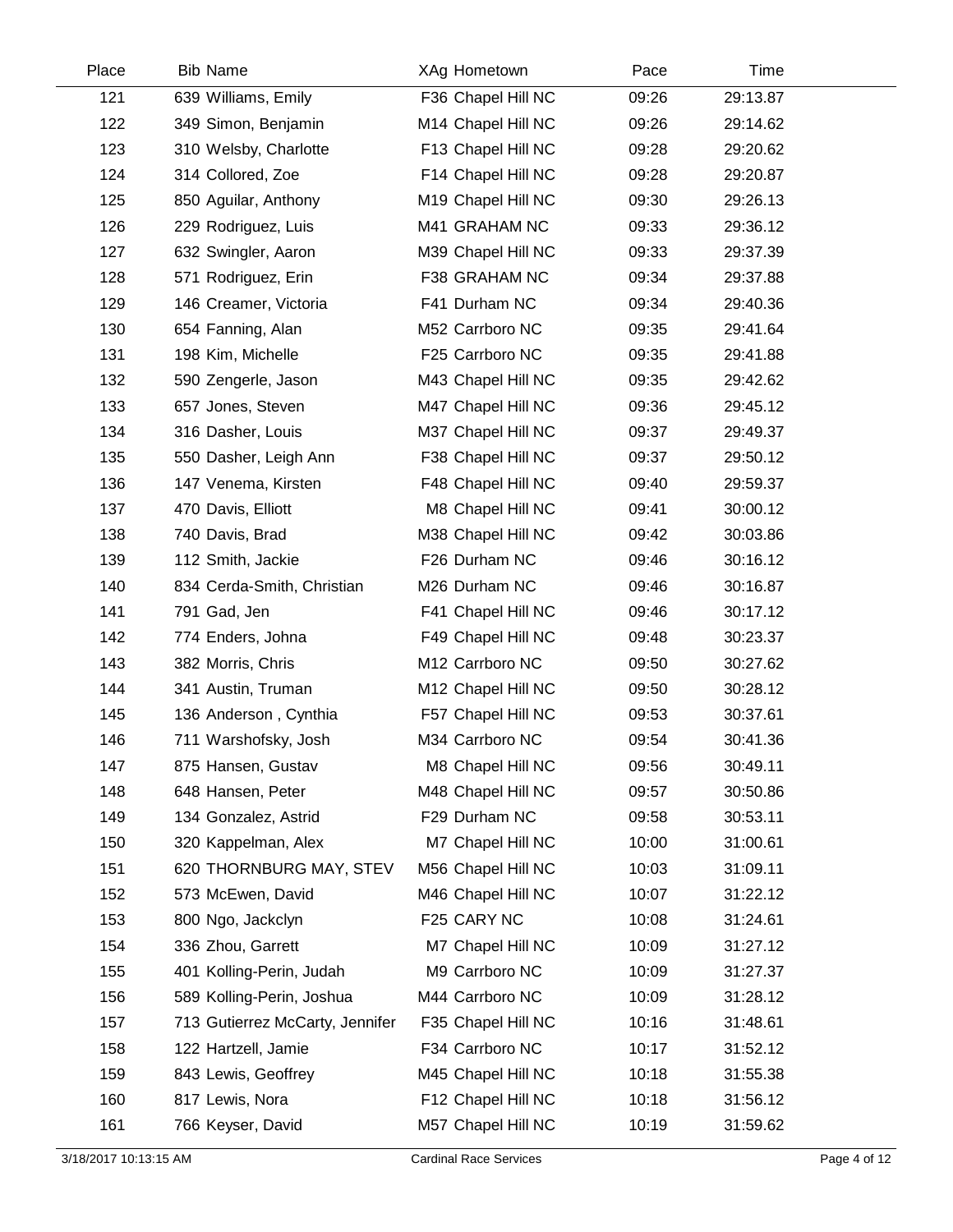| Place | <b>Bib Name</b>        | XAg Hometown       | Pace  | Time     |  |
|-------|------------------------|--------------------|-------|----------|--|
| 162   | 189 Keyser, Jordan     | M29 Chapel Hill NC | 10:19 | 31:59.63 |  |
| 163   | 665 Smith, Michael     | M48 Carrboro NC    | 10:20 | 32:00.66 |  |
| 164   | 820 Beckman, Connor    | M12 Chapel Hill NC | 10:20 | 32:01.37 |  |
| 165   | 394 Platz, Josie       | F11 Mebane NC      | 10:20 | 32:01.84 |  |
| 166   | 736 Calderon, Angela   | F38 Pittsboro NC   | 10:21 | 32:06.11 |  |
| 167   | 888 Elliott, Joy       | F41 Carrboro NC    | 10:23 | 32:10.11 |  |
| 168   | 321 Kappelman, Sarah   | F10 Chapel Hill NC | 10:23 | 32:11.36 |  |
| 169   | 427 Hodulik, Sydney    | F9 Chapel Hill NC  | 10:24 | 32:13.87 |  |
| 170   | 741 Rector, Brandon    | M41 Chapel Hill NC | 10:24 | 32:14.12 |  |
| 171   | 350 Simon, Evan        | M12 Chapel Hill NC | 10:25 | 32:16.61 |  |
| 172   | 295 Minnick, Don       | M51 Durham NC      | 10:25 | 32:17.37 |  |
| 173   | 691 Hodulik, Kim       | F43 Chapel Hill NC | 10:25 | 32:18.87 |  |
| 174   | 642 Bradford, Gina     | F43 Mebane NC      | 10:26 | 32:19.86 |  |
| 175   | 128 Bennett, Kristin   | F34 Chapel Hill NC | 10:27 | 32:24.62 |  |
| 176   | 622 Myers, Dawn        | F35 WAKE FOREST N  | 10:27 | 32:24.87 |  |
| 177   | 360 Caress, Baxter     | M6 Chapel Hill NC  | 10:31 | 32:35.62 |  |
| 178   | 317 Kreiss, Carmen     | F6 Carrboro NC     | 10:31 | 32:36.14 |  |
| 179   | 846 Beckman, Elizabeth | F36 Chapel Hill NC | 10:32 | 32:39.61 |  |
| 180   | 821 Beckman, Elly      | F8 Ypsilanti MI    | 10:32 | 32:39.86 |  |
| 181   | 845 Beckman, Craig     | M39 Chapel Hill NC | 10:32 | 32:40.12 |  |
| 182   | 433 Woodbury, Stella   | F8 Chapel Hill NC  | 10:32 | 32:40.12 |  |
| 183   | 701 Mir, Ellen         | F41 Chapel Hill NC | 10:32 | 32:40.13 |  |
| 184   | 551 Lopez, Destiny     | F41 Carrboro NC    | 10:33 | 32:40.88 |  |
| 185   | 607 Caren, Neal        | M43 Chapel Hill NC | 10:33 | 32:41.12 |  |
| 186   | 345 Swingle, Jackson   | M9 Cary NC         | 10:33 | 32:41.87 |  |
| 187   | 826 Taylor, Paul       | M52 Chapel Hill NC | 10:33 | 32:42.87 |  |
| 188   | 113 hopkins, james     | M36 Durham NC      | 10:33 | 32:43.37 |  |
| 189   | 331 Battista, Chiara   | F11 Pittsboro NC   | 10:35 | 32:47.37 |  |
| 190   | 387 Bulleri, Maeve     | F8 Chapel Hill NC  | 10:35 | 32:48.63 |  |
| 191   | 661 Crncic, Johnny     | M40 Carrboro NC    | 10:36 | 32:50.11 |  |
| 192   | 226 Greenway, Sally    | F26 Efland NC      | 10:36 | 32:50.37 |  |
| 193   | 793 WILLIAMS, KRISTINE | F40 Chapel Hill NC | 10:36 | 32:50.61 |  |
| 194   | 634 Bulleri, Michael   | M39 Chapel Hill NC | 10:36 | 32:51.11 |  |
| 195   | 179 Williams, Samantha | F25 Carrboro NC    | 10:36 | 32:52.87 |  |
| 196   | 447 Kalavsky, Bryer    | M7 Carrboro NC     | 10:40 | 33:02.87 |  |
| 197   | 896 McClure, James     | M15                | 10:41 | 33:06.36 |  |
| 198   | 511 Finkral, Cale      | M6 Chapel Hill NC  | 10:41 | 33:07.99 |  |
| 199   | 779 Kalies, Elizabeth  | F40 Chapel Hill NC | 10:41 | 33:08.37 |  |
| 200   | 186 Dasi, Rani         | F46 Chapel Hill NC | 10:41 | 33:08.62 |  |
| 201   | 302 Waheed, Zara       | F15 Chapel Hill NC | 10:42 | 33:08.87 |  |
| 202   | 844 McClure, Beth      | F48 Chapel Hill NC | 10:42 | 33:11.36 |  |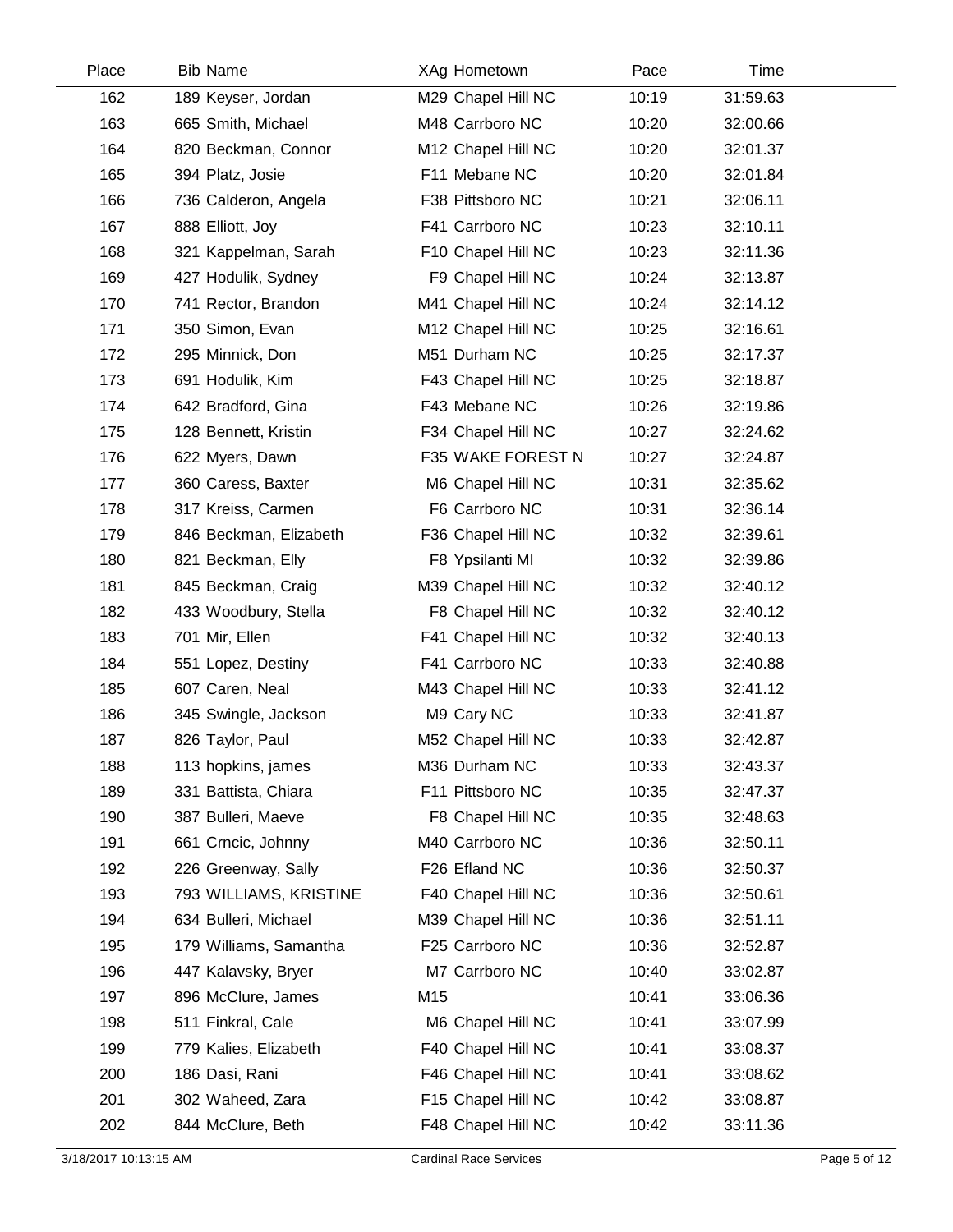| Place | <b>Bib Name</b>         | XAg Hometown       | Pace  | Time     |  |
|-------|-------------------------|--------------------|-------|----------|--|
| 203   | 628 Morris, Ingrid      | F40 Carrboro NC    | 10:43 | 33:13.87 |  |
| 204   | 513 Kurup, Anika        | F7 Chapel Hill NC  | 10:44 | 33:14.93 |  |
| 205   | 555 Pipkin, Clare       | F43 Chapel Hill NC | 10:46 | 33:21.37 |  |
| 206   | 671 Dang, Troy          | M23 Chapel Hill NC | 10:46 | 33:22.88 |  |
| 207   | 831 Kasten, Michael     | M45                | 10:48 | 33:28.36 |  |
| 208   | 753 Pendergast, Marc    | M43 Chapel Hill NC | 10:48 | 33:28.88 |  |
| 209   | 733 Clossick, Stephen   | M50 Chapel Hill NC | 10:49 | 33:30.61 |  |
| 210   | 504 Meyn, Nathaniel     | M8 Chapel Hill NC  | 10:50 | 33:36.12 |  |
| 211   | 202 Pugliese, Rachel    | F63 Chapel Hill NC | 10:51 | 33:39.13 |  |
| 212   | 192 spina, Spina        | M41 Durham NC      | 10:52 | 33:40.12 |  |
| 213   | 262 Daaleman, Ann       | F58 Chapel Hill NC | 10:52 | 33:40.86 |  |
| 214   | 210 Watson, Stephens    | F23 Chapel Hill NC | 10:52 | 33:42.37 |  |
| 215   | 840 Springle, Brittany  | F25 CARY NC        | 10:53 | 33:42.88 |  |
| 216   | 906 DeLuca, Kaya        | F <sub>8</sub>     | 10:53 | 33:43.36 |  |
| 217   | 728 Lewis, Kristen      | F31 Chapel Hill NC | 10:53 | 33:43.86 |  |
| 218   | 823 Angeles, Gustavo    | M54 Chapel Hill NC | 10:53 | 33:43.87 |  |
| 219   | 408 Menegaux, Jeanne    | F13 Chapel Hill NC | 10:54 | 33:48.36 |  |
| 220   | 503 Meyn, Malcolm       | M10 Chapel Hill NC | 10:56 | 33:52.87 |  |
| 221   | 773 Dillavou, Ellen     | F48 Chapel Hill NC | 10:56 | 33:52.88 |  |
| 222   | 167 Trovillion, joseph  | M31 Raleigh NC     | 10:56 | 33:54.86 |  |
| 223   | 547 Silver, Gwen        | F43 DURHAM NC      | 10:58 | 33:59.12 |  |
| 224   | 546 Reitzes, Lisa       | F40 Chapel Hill NC | 10:58 | 34:00.61 |  |
| 225   | 881 Lange, Campbell     | F7 Chapel Hill NC  | 10:59 | 34:03.36 |  |
| 226   | 569 Parrilla, Rebecca   | F46 Chapel Hill NC | 11:00 | 34:05.87 |  |
| 227   | 227 Stalker, Kayla      | F24 GRAHAM NC      | 11:02 | 34:12.62 |  |
| 228   | 443 Platts-Mills, Leah  | F7 Chapel Hill NC  | 11:03 | 34:16.37 |  |
| 229   | 344 Swingle, Alex       | M8 Cary NC         | 11:03 | 34:16.38 |  |
| 230   | 587 Swingle, David      | M51 Cary NC        | 11:04 | 34:17.38 |  |
| 231   | 390 Losos, Declan       | M8 Chapel Hill NC  | 11:05 | 34:21.62 |  |
| 232   | 824 Platts-Mills, Tim   | M42 Chapel Hill NC | 11:07 | 34:27.88 |  |
| 233   | 416 Smith, Penny        | F7 Chapel Hill NC  | 11:07 | 34:28.36 |  |
| 234   | 391 Losos, Sage         | F10 Chapel Hill NC | 11:07 | 34:28.88 |  |
| 235   | 637 losos, Jan          | M46 Chapel Hill NC | 11:08 | 34:31.37 |  |
| 236   | 375 Huson Ahmad, Formin | F14 Chapel Hill NC | 11:09 | 34:33.12 |  |
| 237   | 618 Berkley, Jordan     | M57 Chapel Hill NC | 11:10 | 34:37.13 |  |
| 238   | 132 Berkley, Ila        | F52 Chapel Hill NC | 11:10 | 34:37.36 |  |
| 239   | 373 Berkley, Jonah      | M14 Chapel Hill NC | 11:10 | 34:37.58 |  |
| 240   | 810 Maiorana, Zach      | M9 Chapel Hill NC  | 11:10 | 34:38.11 |  |
| 241   | 228 Sherry, Kate        | F29 Carrboro NC    | 11:11 | 34:38.61 |  |
| 242   | 829 Maiorana, Brendan   | M41 Chapel Hill NC | 11:11 | 34:39.13 |  |
| 243   | 363 Doerfler, Maddie    | F9 Spring Lake NC  | 11:12 | 34:44.12 |  |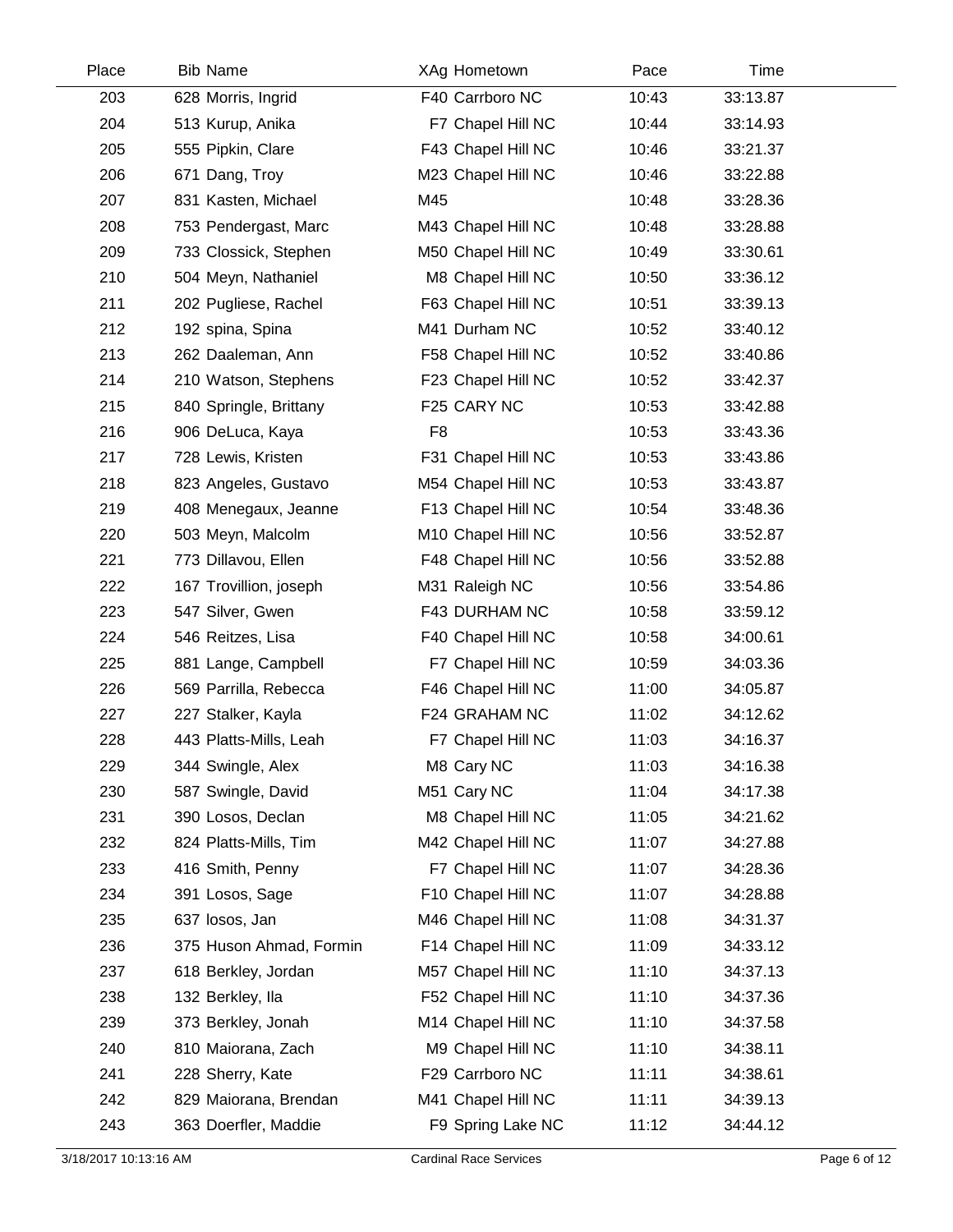| Place | <b>Bib Name</b>            | XAg Hometown             | Pace  | Time     |  |
|-------|----------------------------|--------------------------|-------|----------|--|
| 244   | 154 Holland, Jaclyn        | F29 Chapel Hill NC       | 11:14 | 34:49.12 |  |
| 245   | 374 Gay Paw, Bho Sho       | F14 Chapel Hill NC       | 11:15 | 34:52.86 |  |
| 246   | 346 Gutierrez, Camila      | F7 Chapel Hill NC        | 11:17 | 34:58.26 |  |
| 247   | 588 Gutierrez, Jorge       | M44 Chapel Hill NC       | 11:17 | 34:58.26 |  |
| 248   | 669 Rhee, Margaret         | F41 Carrboro NC          | 11:19 | 35:05.37 |  |
| 249   | 887 Vail, Nellie           | F34 Carrboro NC          | 11:20 | 35:07.87 |  |
| 250   | 534 Gebhart, Tracy         | F25 Durham NC            | 11:21 | 35:10.88 |  |
| 251   | 780 Kurup, Vinod           | M45 Chapel Hill NC       | 11:22 | 35:13.36 |  |
| 252   | 515 Kurup, Kavi            | M9 Chapel Hill NC        | 11:22 | 35:13.37 |  |
| 253   | 739 Lee, Richard           | M39 Chapel Hill NC       | 11:24 | 35:20.63 |  |
| 254   | 738 Lee, Becky             | F38 Chapel Hill NC       | 11:24 | 35:20.87 |  |
| 255   | 256 Athey, Sandy           | F36 Durham NC            | 11:26 | 35:26.64 |  |
| 256   | 342 Kohout, Rose           | F11 Carrboro NC          | 11:31 | 35:40.87 |  |
| 257   | 436 Sepulveda, Josue       | M6 Cary NC               | 11:32 | 35:44.37 |  |
| 258   | 460 Castellanos, Paula     | F16 Carrboro NC          | 11:32 | 35:45.38 |  |
| 259   | 267 Whittington, Katherine | F27 GRAHAM NC            | 11:33 | 35:48.15 |  |
| 260   | 712 Isenstein, Arin        | F38 Chapel Hill NC       | 11:33 | 35:48.88 |  |
| 261   | 442 Platts-mills, Laurel   | F4 Chapel Hill NC        | 11:33 | 35:49.12 |  |
| 262   | 684 Coleman, Anna          | F20 Chapel Hill NC       | 11:34 | 35:50.63 |  |
| 263   | 868 Tonken, Matthew        | M45 Chapel Hill NC       | 11:34 | 35:51.63 |  |
| 264   | 667 Lee, Joanna            | F25 Raleigh NC           | 11:34 | 35:52.62 |  |
| 265   | 737 Catellier, Diane       | F49 Chapel Hill NC       | 11:35 | 35:54.37 |  |
| 266   | 466 McNeill, Allison       | F9 Chapel Hill NC        | 11:35 | 35:54.87 |  |
| 267   | 883 Coleman, Sharla        | F54 Chapel Hill NC       | 11:36 | 35:57.86 |  |
| 268   | 670 Flores, Oscar          | M28 Cary NC              | 11:39 | 36:07.86 |  |
| 269   | 214 Cobb, Kathryn          | <b>F35 BURLINGTON NC</b> | 11:43 | 36:19.87 |  |
| 270   | 171 PRADA, MARY ISABEL     | F48 Chapel Hill NC       | 11:45 | 36:25.12 |  |
| 271   | 596 Qiao, Chunping         | F100                     | 11:47 | 36:31.88 |  |
| 272   | 491 sawyer, riley          | F11 Carrboro NC          | 11:47 | 36:32.62 |  |
| 273   | 532 McElwee, Chelsey       | F27 Chapel Hill NC       | 11:49 | 36:38.36 |  |
| 274   | 604 Kathard, Marisa        | F50 Chapel Hill NC       | 11:49 | 36:38.62 |  |
| 275   | 141 Fritzo, Jerri          | f61 Chapel Hill NC       | 11:50 | 36:42.38 |  |
| 276   | 641 Flate, Elizabeth       | F37 Chapel Hill NC       | 11:51 | 36:45.13 |  |
| 277   | 581 Zhou, Zhiguo           | M39 Chapel Hill NC       | 11:51 | 36:45.36 |  |
| 278   | 801 Arnold, Molly          | F25 Chapel Hill NC       | 11:52 | 36:48.13 |  |
| 279   | 575 Thompson, Heather      | F37 Chapel Hill NC       | 11:53 | 36:50.63 |  |
| 280   | 334 Thompson, Henry        | M6 Chapel Hill NC        | 11:53 | 36:50.87 |  |
| 281   | 368 Reveles, Pele          | M7 Carrboro NC           | 11:54 | 36:52.13 |  |
| 282   | 225 Dennis, Caileigh       | F24 Carrboro NC          | 11:54 | 36:52.61 |  |
| 283   | 444 Gutierrez, Jose        | M9 Chapel Hill NC        | 11:55 | 36:56.36 |  |
| 284   | 131 Collins, Amelia        | F58 Chapel Hill NC       | 11:56 | 36:59.61 |  |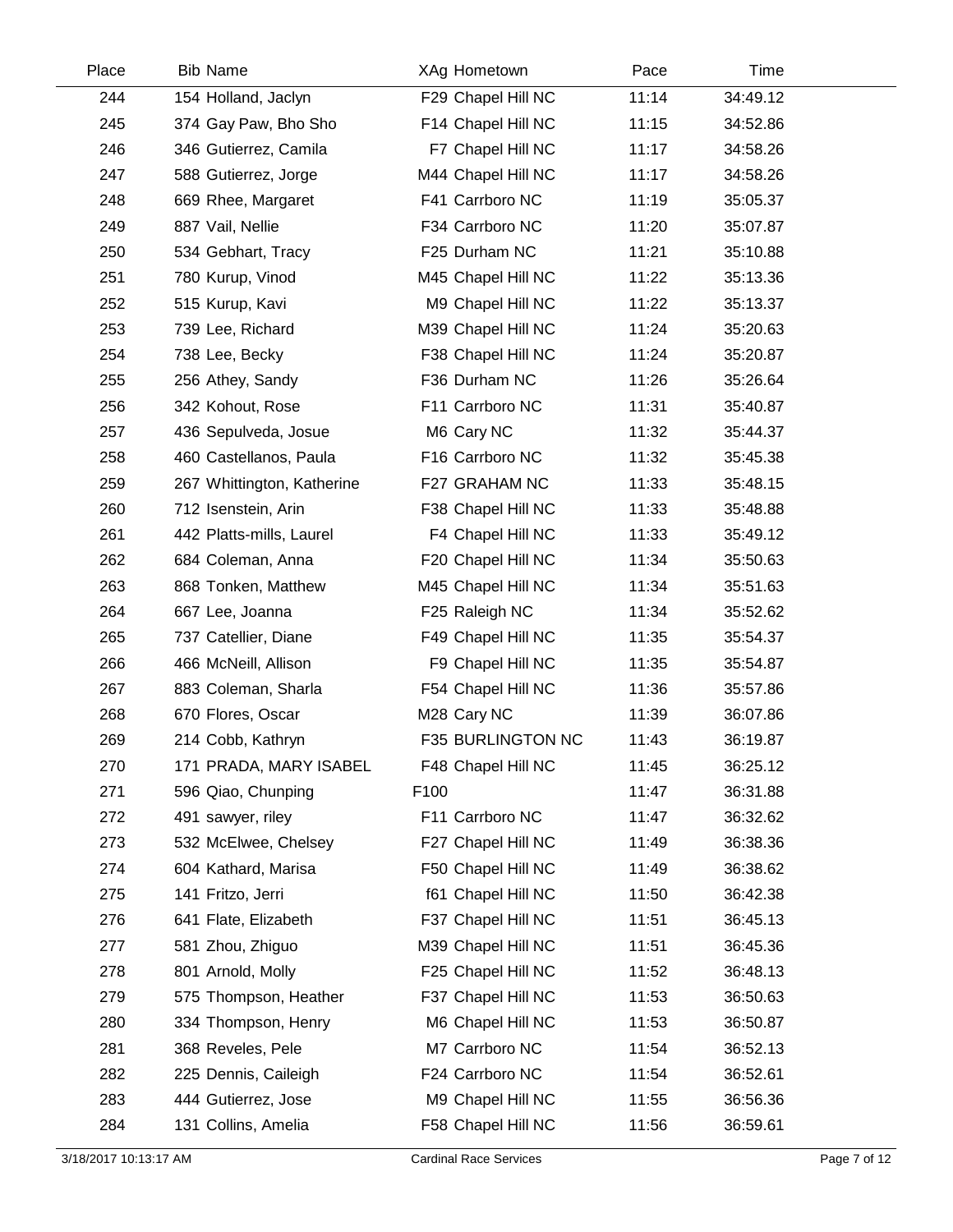| Place | <b>Bib Name</b>             | XAg Hometown         | Pace  | Time     |  |
|-------|-----------------------------|----------------------|-------|----------|--|
| 285   | 149 Sears, Courtney         | F42 Chapel Hill NC   | 11:58 | 37:07.22 |  |
| 286   | 722 DiSantostefano, Rachael | F47 Chapel Hill NC   | 12:02 | 37:17.37 |  |
| 287   | 827 THOMAS, GLORIA          | F53 Chapel Hill NC   | 12:02 | 37:18.86 |  |
| 288   | 362 Fraser, Phoebe          | F9 Chapel Hill NC    | 12:06 | 37:30.36 |  |
| 289   | 609 Fraser, Kim             | F45 Chapel Hill NC   | 12:06 | 37:30.38 |  |
| 290   | 399 SEO, MINYOUNG           | F9 Chapel Hill NC    | 12:13 | 37:50.86 |  |
| 291   | 282 deBerjeois, Terri       | F52 Chapel Hill NC   | 12:14 | 37:55.63 |  |
| 292   | 765 Hughey, Shawn           | M46 Cary NC          | 12:14 | 37:56.37 |  |
| 293   | 311 O'Brien, Iris           | F6 Chapel Hill NC    | 12:15 | 37:57.62 |  |
| 294   | 543 O'Brien, Mark           | M41 Chapel Hill NC   | 12:15 | 37:57.87 |  |
| 295   | 338 Perrine, Sophia         | F12 Chapel Hill NC   | 12:15 | 37:58.38 |  |
| 296   | 623 Corra, Ashley           | F34 Durham NC        | 12:15 | 37:58.61 |  |
| 297   | 157 Rumley, Nicole          | F29 Fuguay-Varina NC | 12:15 | 37:59.61 |  |
| 298   | 305 Barnhouse, Conall       | M9 Chapel Hill NC    | 12:21 | 38:18.13 |  |
| 299   | 535 Barnhouse, Robert Keith | M50 Chapel Hill NC   | 12:21 | 38:18.37 |  |
| 300   | 287 Mattia, Michael         | M31 BURLINGTON NC    | 12:22 | 38:19.12 |  |
| 301   | 525 Schaefer, David         | M6 Chapel Hill NC    | 12:23 | 38:22.37 |  |
| 302   | 797 Schaefer, Rebecca       | F37 Chapel Hill NC   | 12:23 | 38:22.61 |  |
| 303   | 878 Lucas, Tal              | M11 Chapel Hill NC   | 12:24 | 38:25.38 |  |
| 304   | 643 Darst, Katie            | F33 Durham NC        | 12:24 | 38:26.87 |  |
| 305   | 644 Taylor, Allison         | F37 Durham NC        | 12:25 | 38:29.12 |  |
| 306   | 103 Castaneda, Gladis       | F59 Chapel Hill NC   | 12:26 | 38:33.87 |  |
| 307   | 104 Park, Grace             | F26 Chapel Hill NC   | 12:27 | 38:37.12 |  |
| 308   | 462 Reyes, Lani             | F9 Carrboro NC       | 12:28 | 38:38.36 |  |
| 309   | 732 Reyes, Heathe           | F40 Carrboro NC      | 12:29 | 38:41.86 |  |
| 310   | 461 Reyes, Amelie           | F6 Carrboro NC       | 12:29 | 38:42.86 |  |
| 311   | 867 Hipps, Anna             | F38 Chapel Hill NC   | 12:31 | 38:48.11 |  |
| 312   | 776 Mattia, Jennifer        | F30 BURLINGTON NC    | 12:34 | 38:56.37 |  |
| 313   | 182 Ramirez, Flor           | F53 Chapel Hill NC   | 12:38 | 39:08.36 |  |
| 314   | 142 Gibson, Christopher     | M32 Durham NC        | 12:43 | 39:25.86 |  |
| 315   | 770 Gibson, Lyndsey         | F33 Durham NC        | 12:43 | 39:26.12 |  |
| 316   | 247 Maxwell, Whitney        | F29 Durham NC        | 12:46 | 39:34.61 |  |
| 317   | 785 Maxwell, Bethanie       | F22 Durham NC        | 12:46 | 39:34.62 |  |
| 318   | 309 Rhoades, Lila           | F9 Hillsborough NC   | 12:47 | 39:37.37 |  |
| 319   | 541 Rhoades, Mark           | M48 Hillsborough NC  | 12:47 | 39:38.86 |  |
| 320   | 313 Crothers, Sawyer        | F10 Chapel Hill NC   | 12:48 | 39:41.12 |  |
| 321   | 544 Gelin, Dana             | F47 Chapel Hill NC   | 12:48 | 39:41.36 |  |
| 322   | 869 Tonken, Oliver          | M11 Chapel Hill NC   | 12:50 | 39:48.12 |  |
| 323   | 870 Tonken, Judah           | M7 Chapel Hill NC    | 12:51 | 39:48.87 |  |
| 324   | 815 Vaughn, Ellie           | F9 Chapel Hill NC    | 12:52 | 39:53.61 |  |
| 325   | 839 Vaughn, Nick            | M38 Chapel Hill NC   | 12:52 | 39:54.36 |  |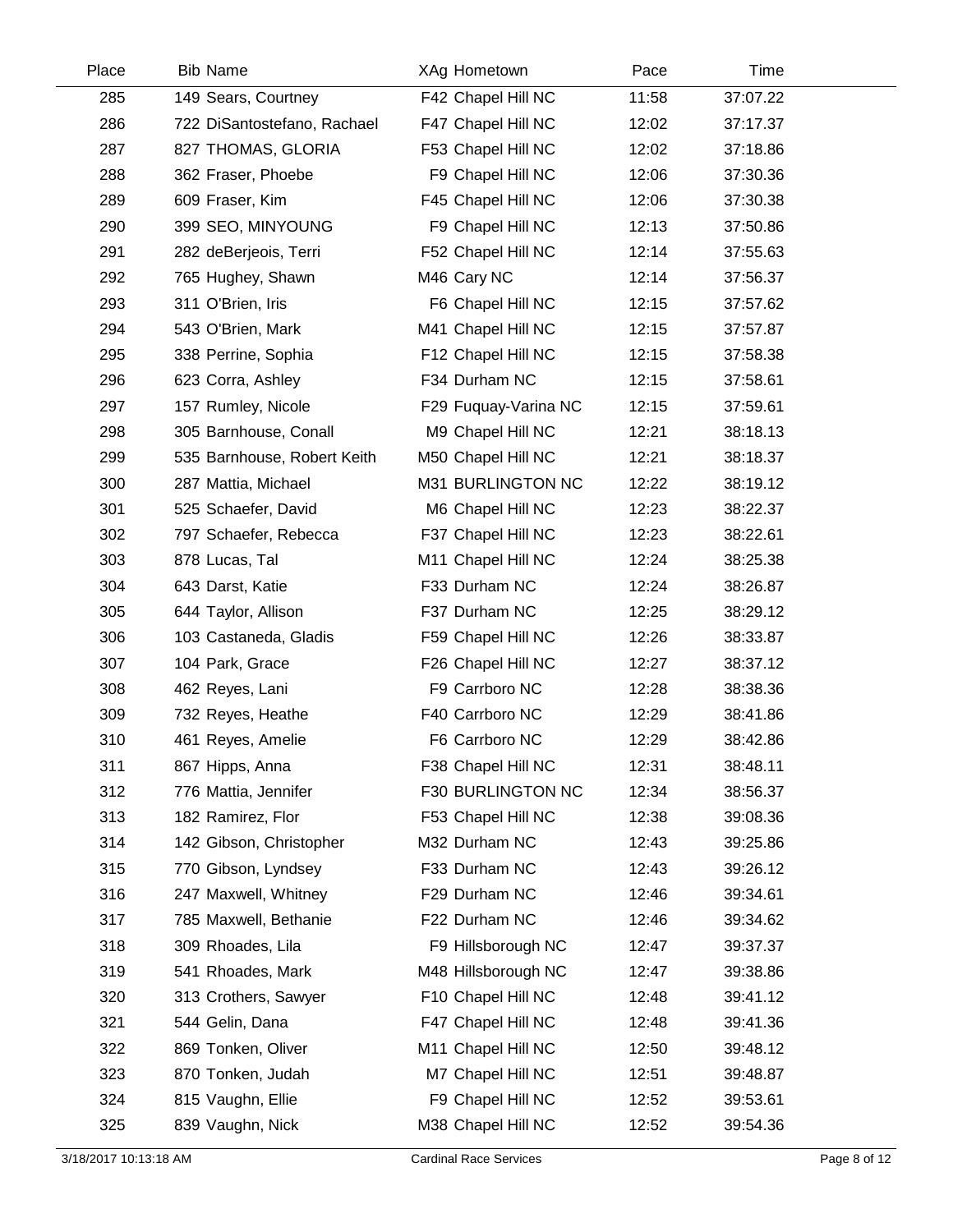| Place | <b>Bib Name</b>           | XAg Hometown         | Pace  | Time     |
|-------|---------------------------|----------------------|-------|----------|
| 326   | 599 Vaughn, Katie         | F39 Chapel Hill NC   | 12:52 | 39:54.62 |
| 327   | 329 Thomas, Cullen        | M6 Chapel Hill NC    | 12:56 | 40:04.38 |
| 328   | 564 Thomas, Courtney      | M40 Chapel Hill NC   | 12:56 | 40:04.88 |
| 329   | 340 Austin, Seth          | M8 Chapel Hill NC    | 12:56 | 40:05.12 |
| 330   | 715 Agbe-Davies, Anna     | F45 Chapel Hill NC   | 12:56 | 40:05.36 |
| 331   | 568 Mallalieu, Whitney    | F31 Hillsborough NC  | 12:56 | 40:05.86 |
| 332   | 455 Gourdet, Aurelie      | F6 Chapel Hill NC    | 12:57 | 40:10.14 |
| 333   | 354 Lucas, Nora           | F7 Chapel Hill NC    | 12:58 | 40:10.37 |
| 334   | 597 Lucas, Miha           | F44 Chapel Hill NC   | 12:58 | 40:10.62 |
| 335   | 456 Gourdet, Olivia       | F4 Chapel Hill NC    | 12:58 | 40:10.88 |
| 336   | 727 Gourdet, Camille      | F38 Chapel Hill NC   | 12:58 | 40:12.86 |
| 337   | 668 Rhee, Howard          | F41 Carrboro NC      | 12:59 | 40:14.62 |
| 338   | 591 Stanford, Megan       | F28 Hillsborough NC  | 13:00 | 40:18.11 |
| 339   | 864 Napravnik, Sophia     | F9 Chapel Hill NC    | 13:01 | 40:19.61 |
| 340   | 421 Reisinger, Lena       | F10 Chapel Hill NC   | 13:01 | 40:21.86 |
| 341   | 730 Roth, Heidi           | F51 Chapel Hill NC   | 13:01 | 40:22.12 |
| 342   | 698 Herzog, Melissa       | F40 Chapel Hill NC   | 13:02 | 40:23.14 |
| 343   | 673 Limbrick, Daniel      | M32 Chapel Hill NC   | 13:02 | 40:23.38 |
| 344   | 458 Pettit-Roth, Mitchell | M9 Chapel Hill NC    | 13:02 | 40:25.13 |
| 345   | 898 jTravaglia, Amelie    | F <sub>10</sub>      | 13:02 | 40:25.13 |
| 346   | 205 Sayag, Natalie        | F27 Durham NC        | 13:02 | 40:25.39 |
| 347   | 680 Andrews, Jacob        | M32 Fuquay-Varina NC | 13:02 | 40:25.63 |
| 348   | 910 Riggs, Erin           | F35                  | 13:04 | 40:29.87 |
| 349   | 911 Riggs, Daisy          | F <sub>5</sub>       | 13:04 | 40:30.38 |
| 350   | 583 Austin, Colin         | M51 Chapel Hill NC   | 13:05 | 40:32.37 |
| 351   | 646 Howes, Cathy          | F55 Chapel Hill NC   | 13:05 | 40:34.13 |
| 352   | 285 Stang, Hannah         | F33 Carrboro NC      | 13:06 | 40:35.12 |
| 353   | 185 Beam, Mary            | F23 Chapel Hill NC   | 13:06 | 40:35.61 |
| 354   | 428 Turchi, Henry         | M7 Carrboro NC       | 13:07 | 40:39.26 |
| 355   | 693 Turchi, Faith         | F46 Carrboro NC      | 13:16 | 41:08.11 |
| 356   | 605 Jelen, Katie          | F36 Chapel Hill NC   | 13:17 | 41:11.37 |
| 357   | 361 Fraser, Lula          | F11 Chapel Hill NC   | 13:20 | 41:20.11 |
| 358   | 150 Meredith, Marne       | F47 Chapel Hill NC   | 13:22 | 41:24.86 |
| 359   | 299 Reams, Amy            | F43 Carrboro NC      | 13:32 | 41:57.11 |
| 360   | 635 Szott, Lizzy          | F37 Chapel Hill NC   | 13:39 | 42:19.61 |
| 361   | 752 Lutz, Peter           | M50 Chapel Hill NC   | 13:41 | 42:24.61 |
| 362   | 118 DeFir, Mary           | F57 Chapel Hill NC   | 13:49 | 42:48.37 |
| 363   | 903 Sowle, Nathan         | M <sub>9</sub>       | 13:53 | 43:02.61 |
| 364   | 892 Gonzalez, Arlen       | F11 Chapel Hill NC   | 13:54 | 43:04.13 |
| 365   | 388 Szott, Marco          | M8 Chapel Hill NC    | 13:54 | 43:04.13 |
| 366   | 893 Albright, Savanna     | F11                  | 13:54 | 43:05.12 |
|       |                           |                      |       |          |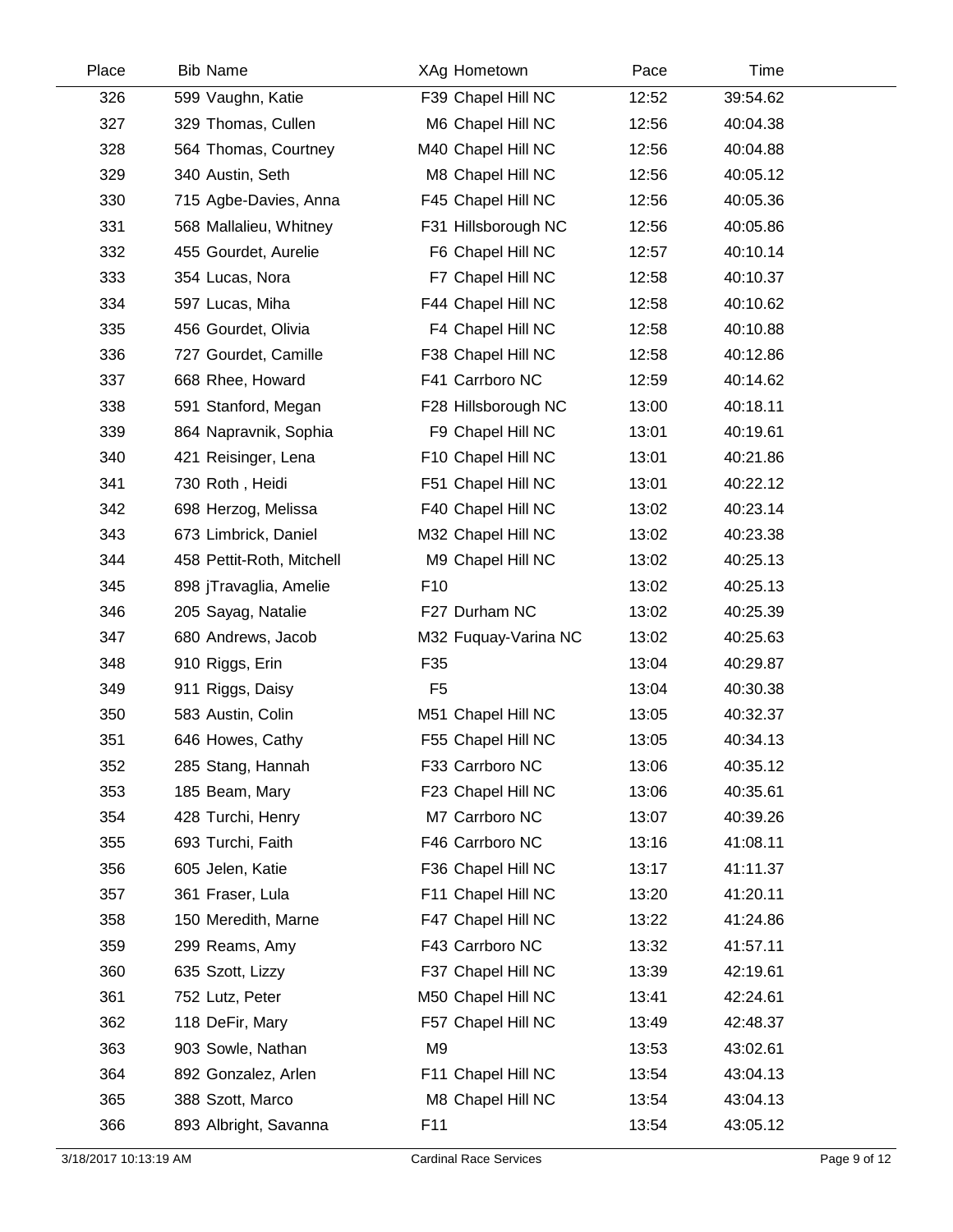| Place | <b>Bib Name</b>            | XAg Hometown       | Pace  | Time     |  |
|-------|----------------------------|--------------------|-------|----------|--|
| 367   | 880 Althouse, Linda        | F51 Chapel Hill NC | 13:57 | 43:14.61 |  |
| 368   | 177 Buenaventura, Daniella | F31 Carrboro NC    | 14:00 | 43:22.86 |  |
| 369   | 858 Salazar Wadford, Lynn  | F38 Carrboro NC    | 14:00 | 43:23.61 |  |
| 370   | 175 Linares, Alex          | M33 Durham NC      | 14:02 | 43:31.12 |  |
| 371   | 902 Byilly, Jackie         | F41                | 14:04 | 43:35.87 |  |
| 372   | 485 Bianchi, Zach          | M7 Durham NC       | 14:05 | 43:40.61 |  |
| 373   | 164 Bianchi, Leigh Anne    | F41 Durham NC      | 14:06 | 43:42.37 |  |
| 374   | 484 Bianchi, Logan         | M7 Durham NC       | 14:06 | 43:44.11 |  |
| 375   | 908 Austin, Jill           | F47                | 14:07 | 43:45.37 |  |
| 376   | 721 Dorn, Spencer          | M40 Chapel Hill NC | 14:07 | 43:45.38 |  |
| 377   | 339 Austin, Hazel          | F6 Chapel Hill NC  | 14:07 | 43:45.38 |  |
| 378   | 751 Bianchi, Fabrizio      | M46 Durham NC      | 14:07 | 43:45.64 |  |
| 379   | 451 Dorn, Mischa           | F8 Chapel Hill NC  | 14:08 | 43:47.87 |  |
| 380   | 512 Finkral, Pri           | F8 Chapel Hill NC  | 14:08 | 43:48.36 |  |
| 381   | 434 Cabrera, Amaris        | F15 Cary NC        | 14:08 | 43:48.63 |  |
| 382   | 720 DORN, Emily            | F39 Chapel Hill NC | 14:10 | 43:54.15 |  |
| 383   | 851 Brown, Ricky           | M18 Chapel Hill NC | 14:11 | 43:57.62 |  |
| 384   | 389 Szott, Vivienne        | F8 Chapel Hill NC  | 14:13 | 44:03.13 |  |
| 385   | 636 Szott, Mike            | F42 Chapel Hill NC | 14:14 | 44:07.88 |  |
| 386   | 905 DeLuca, Tony           | M47                | 14:19 | 44:22.61 |  |
| 387   | 907 Deluca, Cassidy        | F7                 | 14:19 | 44:22.87 |  |
| 388   | 718 Kalavsky, Mickey       | M40 Carrboro NC    | 14:22 | 44:31.03 |  |
| 389   | 819 Kalavsky, Griffin      | M5 Carrboro NC     | 14:22 | 44:31.87 |  |
| 390   | 296 Bello, Matthew         | M45 Durham NC      | 14:22 | 44:32.39 |  |
| 391   | 723 Manns, John            | M48 Chapel Hill NC | 14:22 | 44:32.62 |  |
| 392   | 650 Aves, Alison           | F41 Chapel Hill NC | 14:22 | 44:32.62 |  |
| 393   | 397 Wagner, Elaine         | F9 Chapel Hill NC  | 14:23 | 44:34.13 |  |
| 394   | 763 Munera, Felipe         | M39 Carrboro NC    | 14:23 | 44:35.88 |  |
| 395   | 496 Gonzalez, Anabella     | F8 Carrboro NC     | 14:23 | 44:36.62 |  |
| 396   | 638 Cobb, Nicole           | F43 Chapel Hill NC | 14:32 | 45:02.12 |  |
| 397   | 392 Cobb, Molly            | F12 Chapel Hill NC | 14:32 | 45:02.37 |  |
| 398   | 613 Long, Gisele           | F43 Carrboro NC    | 14:37 | 45:18.12 |  |
| 399   | 367 Reveles, Mira          | F10 Carrboro NC    | 14:37 | 45:18.88 |  |
| 400   | 724 safir, melanie         | f41 Carrboro NC    | 14:39 | 45:25.12 |  |
| 401   | 900 Safir, Lucy            | F <sub>9</sub>     | 14:39 | 45:25.13 |  |
| 402   | 303 Ni, Xinyu              | F17 Chapel Hill NC | 14:41 | 45:31.12 |  |
| 403   | 407 Crncic, Ivanna         | F6 Carrboro NC     | 14:43 | 45:35.87 |  |
| 404   | 662 Hammel, Kacey          | F39 Carrboro NC    | 14:43 | 45:36.62 |  |
| 405   | 585 kohout, Melissa        | F51 Carrboro NC    | 14:47 | 45:50.12 |  |
| 406   | 863 Napravnik, Lukas       | M7 Chapel Hill NC  | 14:51 | 46:02.39 |  |
| 407   | 260 Butler, Becky          | F45 Mebane NC      | 14:51 | 46:03.51 |  |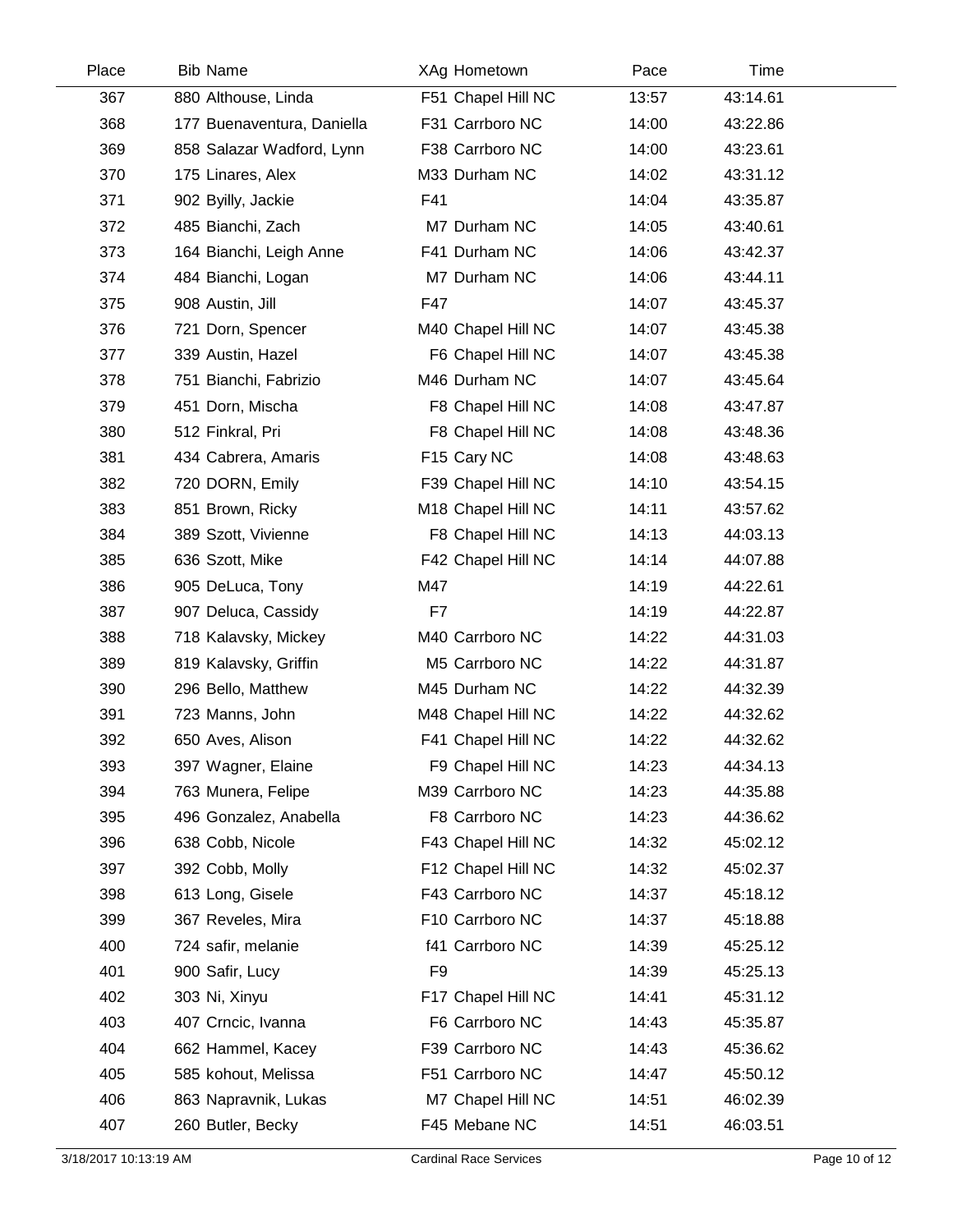| Place | <b>Bib Name</b>        | XAg Hometown       | Pace  | Time     |  |
|-------|------------------------|--------------------|-------|----------|--|
| 408   | 862 Napravnik, Sonia   | F47 Chapel Hill NC | 14:53 | 46:08.38 |  |
| 409   | 729 Pettit, Dean       | M49 Chapel Hill NC | 14:54 | 46:11.08 |  |
| 410   | 337 Perrine, Ralph     | M9 Chapel Hill NC  | 14:59 | 46:25.87 |  |
| 411   | 582 Perrine, Ralph     | M49 Chapel Hill NC | 14:59 | 46:27.38 |  |
| 412   | 897 Plats-Mitt, Robeta | F30                | 15:00 | 46:28.87 |  |
| 413   | 446 Lynx, Isaac        | M13 Chapel Hill NC | 15:04 | 46:42.87 |  |
| 414   | 717 Bernard, Daniel    | M46 Chapel Hill NC | 15:05 | 46:44.91 |  |
| 415   | 624 Baird, Traci       | F46 Chapel Hill NC | 15:07 | 46:50.37 |  |
| 416   | 687 Hopkins, Michael   | M38 Chapel Hill NC | 15:18 | 47:26.14 |  |
| 417   | 885 Hopkins, S         | M <sub>5</sub>     | 15:19 | 47:27.36 |  |
| 418   | 348 Liu, Siyu          | F17 Chapel Hill NC | 15:22 | 47:38.39 |  |
| 419   | 298 Pizzolato, Susan   | F23 Chapel Hill NC | 15:23 | 47:42.36 |  |
| 420   | 748 Norris, Andrew     | M25 Raleigh NC     | 15:24 | 47:42.87 |  |
| 421   | 873 Lane, D            | M41 DURHAM NC      | 15:31 | 48:04.62 |  |
| 422   | 395 Hansen, Niels      | M11 Chapel Hill NC | 15:36 | 48:21.90 |  |
| 423   | 174 Correa, Johanna    | F35 Carrboro NC    | 15:38 | 48:28.88 |  |
| 424   | 173 Dyroff, Karen      | F50 Carrboro NC    | 15:39 | 48:31.37 |  |
| 425   | 710 Gordon, Anne       | F38 Chapel Hill NC | 15:54 | 49:17.62 |  |
| 426   | 437 Garland, Ruby Mae  | F7 Chapel Hill NC  | 15:55 | 49:19.87 |  |
| 427   | 438 Gordon, Julia      | F5 Chapel Hill NC  | 15:55 | 49:19.87 |  |
| 428   | 492 Gao, Alice         | F10 Chapel Hill NC | 16:08 | 50:01.61 |  |
| 429   | 493 Li, Brianna        | F8 Chapel Hill NC  | 16:10 | 50:05.62 |  |
| 430   | 769 Oakley, Ramona     | F48 Durham NC      | 16:12 | 50:13.14 |  |
| 431   | 255 Oakley, Elizabeth  | F24 Durham NC      | 16:12 | 50:13.86 |  |
| 432   | 658 Moore, Heather     | F46 Chapel Hill NC | 16:17 | 50:29.42 |  |
| 433   | 404 Jones, Katherine   | F7 Chapel Hill NC  | 16:20 | 50:36.64 |  |
| 434   | 291 Lujan, Nan         | F36 Durham NC      | 16:23 | 50:46.12 |  |
| 435   | 288 Halpert, Julie     | F36 Durham NC      | 16:23 | 50:46.14 |  |
| 436   | 209 glosson, kelly     | F34 Carrboro NC    | 16:31 | 51:12.11 |  |
| 437   | 572 Field, Estela      | F42 Chapel Hill NC | 16:32 | 51:16.37 |  |
| 438   | 884 Field, D           | F7                 | 16:33 | 51:18.13 |  |
| 439   | 874 Johansen, Marie    | F42 Chapel Hill NC | 16:36 | 51:26.61 |  |
| 440   | 664 Hall, Leigh        | F50 Carrboro NC    | 16:38 | 51:33.64 |  |
| 441   | 411 Smith, Walker      | M10 Carrboro NC    | 16:38 | 51:34.37 |  |
| 442   | 195 Noell, Doug        | M60 Chapel Hill NC | 16:46 | 51:58.12 |  |
| 443   | 542 Hecht, Adam        | M35 Durham NC      | 16:48 | 52:03.61 |  |
| 444   | 218 Philipson, Sara    | F35 Mebane NC      | 16:55 | 52:27.05 |  |
| 445   | 502 Philipson, Jocelyn | F6 Mebane NC       | 16:55 | 52:27.38 |  |
| 446   | 772 Philipson, Brent   | M35 Mebane NC      | 16:56 | 52:28.12 |  |
| 447   | 156 Lange, Jennifer    | F29 Chapel Hill NC | 16:58 | 52:36.88 |  |
| 448   | 152 Limerick, Courtney | F46 Chapel Hill NC | 16:58 | 52:37.12 |  |